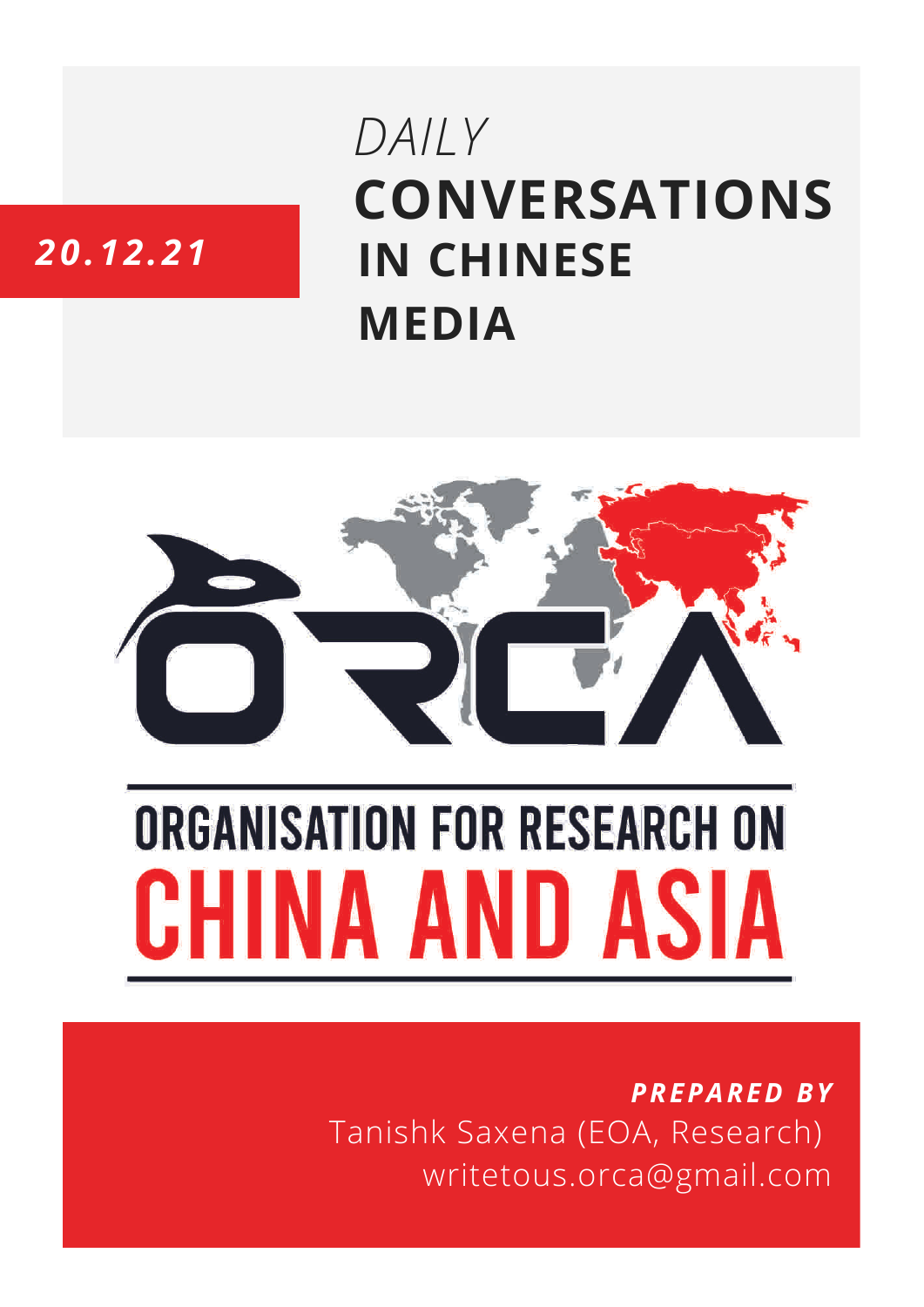#### **I. Social Media Chatter in China**

- **Zhang Zhehan Story trends again:** After an opinion piece was published on [WhatsonWeibo,](https://www.whatsonweibo.com/op-ed-%E2%8E%AA-cyber-bullying-and-fake-news-what-you-should-know-about-the-zhang-zhehan-story/) Chinese actor, Zhang Zhehan's story has trended again who has been blacklisted since his photos at the controversial Yasukuni Shrine went viral The netizens pointed that Zhang swiftly deleted vacation photos of him near the Yasukuni Shrine and apologized quickly for not knowing the significance of the buildings in the area. Netizens chattered that Zhang did not deserve his recent blacklisted status and he is also a victim of online fake news propagation and cyberbullying.
- **Hashtag #Huang Wei trends on Weibo:** China's popular live streamer Queen Viya is trending on social media. She [alleged](https://www.whatsonweibo.com/chinas-livestreaming-queen-viya-goes-viral-for-fraud-and-fines-ordered-to-pay-210-million/)ly committed tax fraud and provided false information regarding her personal income. She is popular with names such as Taobao queen, Viya, and her real name Huang We. Investigation report suggests that from 2019 to 2020 she evaded around 643 million yuan (\$100 million) in taxes.
- **Electronic Music gains popularity in China:** As already popular musicians and DJs were not able to travel in China due to COVID-19 restrictions, local Chinese artists have gained [popularity.](https://www.whatsonweibo.com/mainstream-underground-and-online-electronic-dance-music-in-china/) On social media platforms like Weibo and Wechat, there are accounts and pages of various electronic music bloggers with thousands of followers. As COVID restrictions have eased in China, people have gone back to clubs in larger numbers and the gap was filled by local artists. Some reports suggest a mix of traditional music is more popular while others claim that such West inspired music is not good for the culture.

#### **II. News in China**

- On 20.12.21, CCDI published an article emphasizing morality in the field of arts and literature. It says that literature and art professionals must uphold good morals, should cherish their influence and take the social impact of their works into serious consideration. They must work hard, practice true skills, and have a reputation for seeking truth. If a literary and art worker does not have moral integrity, he/she will not be accepted by the people or by the times. This comes after Taiwanese-American singer-songwriter Leehom Wang was entangled in controversy following her wife making allegations of adultery on him. This news was closely followed by netizens in China as covered in the newsletter dated [17.12.21.](https://orcasia.org/wp-content/uploads/2021/12/17.12.21.pdf)
- China [held](https://www.instagram.com/p/CXsy4Nah4qJ/?utm_medium=share_sheet) a flag-raising ceremony for the 22nd anniversary of Macao's return to China.